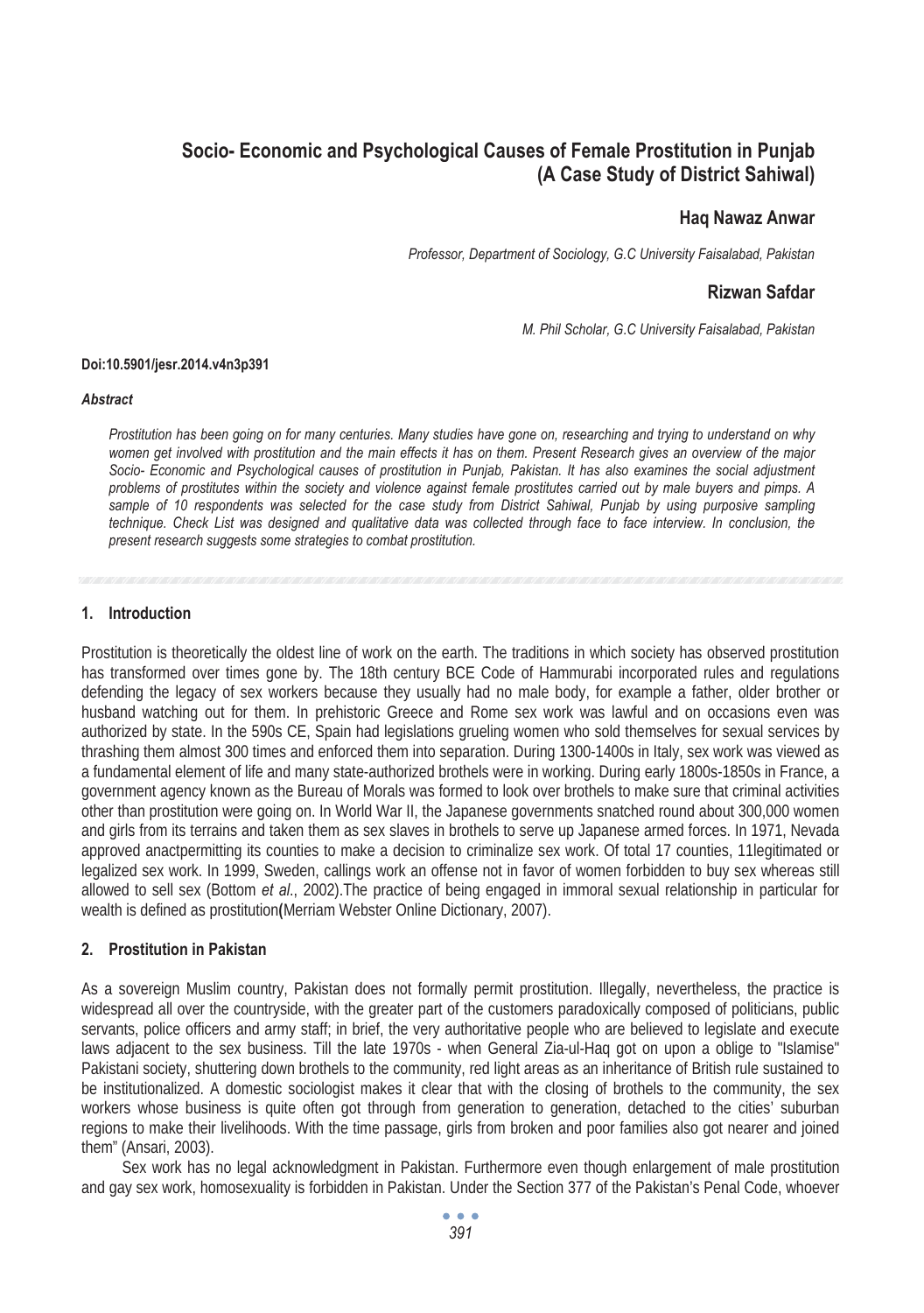willingly has carnal association adjacent to the order of Allah or nature with any woman, man or animal shall be beaten with 100 lashes and on or after 2 years to life imprisonment. Whereas taken into custody are not frequent for homosexuality, the act is used as a means to blackmail. Police regularly receive money or sex from persons they recognize to be indulged in profitable or non-commercial homosexual association. Pakistani law is very much prejudiced by the Penal Code introduced by the British Government in 1892. This remains a foremost part of the present Pakistani rule (West *et al.,* 1997).

The culture, predominantly mass media is in performing a major role in regularizing sex work by representing sex work as alluring or a way to construct a lot of wealth rapidly and with no trouble (Waltman, 2011). Obviously, within the industrial world of amusement, there are many associations stuck between the movie and printing business and pornography construction, connecting tourist amusement and sex tourism. In general, the media is devoted in taking side self-development of the sex business. Within academic world, and to my great dissatisfaction, the locale of females' studies, prostitution is taught as "sex work." And prostitutes are symbolized as being authorized, self-governing, unconventional females. This is a bogus and disparaging philosophy that has marched into our courses at universities. We must be asking, about who is actually profited when prostitution is redefined as a lawful form of work for females? Do females and girls advantage? Where are these females and girls leaving to approach from? Sincesex work become lawful and standard, more and more females and girls will be required. Is this our resolution to women's poverty and being without a job? Unquestionably, it will promote the exploiters, and the country will without doubt resolve the poverty and joblessness issue for one sector of civilization. Roll them into prostitutes. Within the civilization, churches are the tone of moral authority. Unluckily, in the battle alongside prostitution, the influence of moral ability that censures all forms of sexual exploitation and cruelty is being vanished (Shaver, 2005; Scambler, 2007). Some churches are coop rationing on their assignment and their dream. In years long-ago they have been accused of being "didactic," so they have recoiled into "none disapproving" location and ways of speaking to sex work. They require-examining their retreat from this subject and reengaging in the contest. There is a significant role for churches to play in relating the damage of sex work to women, children, families, and communes. Religious communes, from the working class to the headship, require using their say of ability to combat the growing sexual abuse of sex work victims and its legalization (Hughes, 2004; Sagar, 2007).

As a minimum 25 typologies of sex work were figured out according to work place, principal form of importuning clients or sexual put into practices. These typologies of sex work are often grouped beneath the headlines of straight and roundabouts work, with the last group less probably to be professed or to make out themselves as prostitutes (Robinson *et al*., 2011).

There are number of evidences to prove that sex work is harmful to females directly associated, females in general, to males who purchase females in sex work to families and to civilizations; Women and children physically abused in sex work experience brutal and long lasting physical and psychological health issues, Sex Work is damaging in and of itself, i.e. the constantly frequent familiarity of submitting to unnecessary sex is very harmful to females' psychological health, self-respect and sexuality, Having to tolerate superfluous sex guides to the need to disconnect often by means of drugs and/or alcohol. Whatever the cause for female in coming sex work, her drug pills and alcohol utilization is likely to hugely boost, Many females associated in street sex work do not have concern of their children (usually as a result of drug and alcohol mistreatment). This has a well-built blow on the females themselves and is a widespread issue they require sustain on throughout services. It also has an blow on the children, the absolute family, for example grandparents rearing and bearing grandchildren, and on child fortification services, Effects on communities, most especially in localities where street sex work happens: debris, noise, boosted traffic from kerb crawlers, annoyance of local population, eye witnessing sexual movement, Only 19% of female working as sex worker in flats, saunas and parlours are formerly from the United Kingdom (Phoenix, 2000; Poppy Project, 2003).

When brutality against females is taken, sex work is quite often excluded from the class of bigotry and inequality against females. Nevertheless, when we consider vital health impact of sex work narrates that sex work not only dangerously damages females' health condition but powerfully associates in the class of violence against females. The health expenditures or costs to females from sex work are the similar injuries and contaminations experienced by females which are faced in other types of violent behaviour against females. The physical fitness costs include the injury (bruises, wrecked down bones, black eyes and concussions). A 1994 study conducted with 68 women in Minneapolis/St.Paul who in past had been sex worked for as a minimum six months revealed that half portion of females had been bodily assaulted by their buyers, and a third of studies women practised buyers physical attack at least numerous times in a year. 23 percent of studied females were beaten ruthlessly sufficient to have experienced wrecked bones. 2 experienced brutality so cruel that they were crushed into an unconsciousness state. Moreover, 90 percent of the females in this research had practised cruelty in their private relationships ensuing in the miscarriage, wounding, loss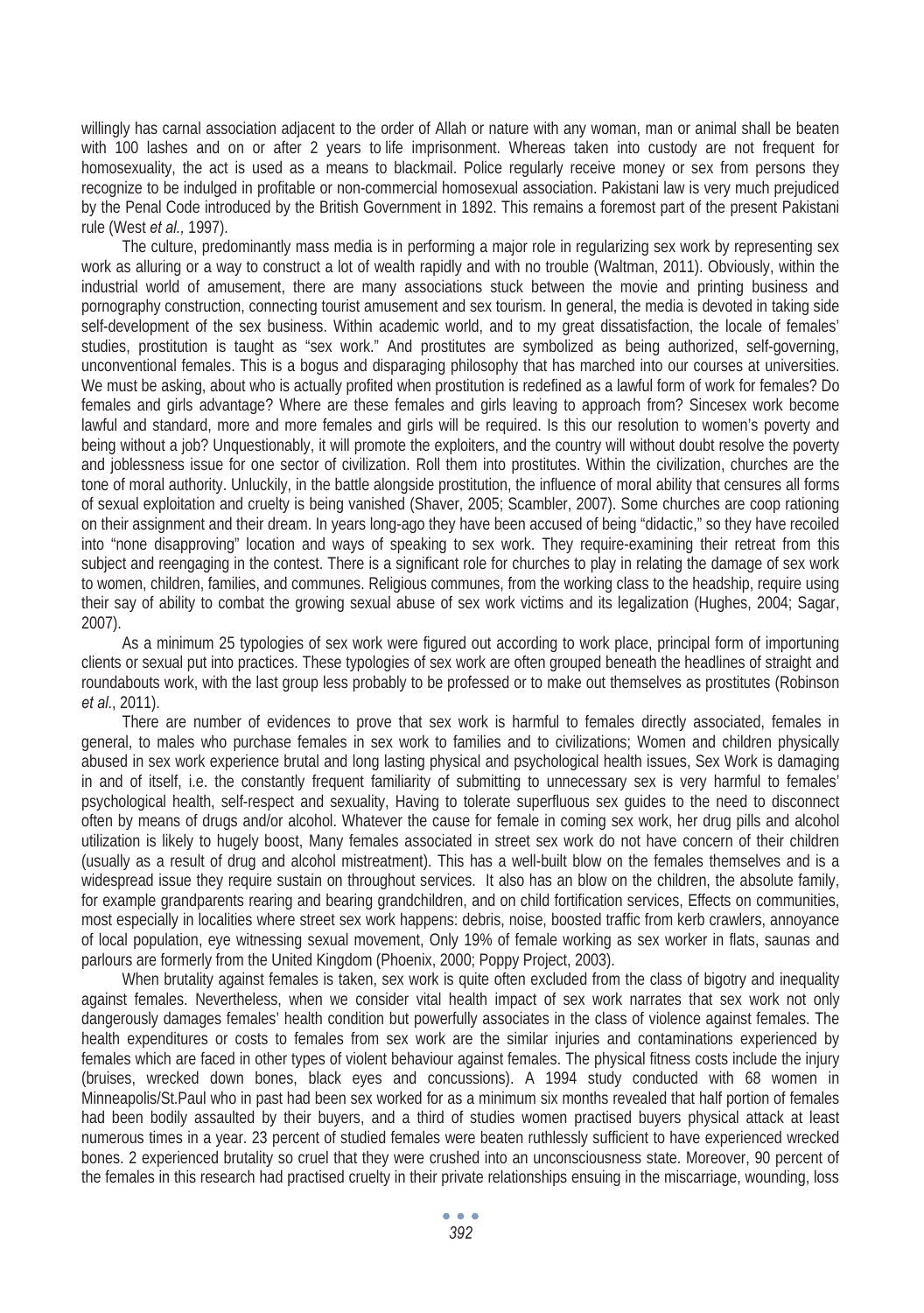of realization, and head grievances (Parriott, *Health occurrences of Twin Cities' females Used in Sex Work*).

The sex work is physically destructive to females in sex sharing business. Sexually transmitted diseases (as well as HIV/AIDS, Chlamydia, gonorrhoea, herpes, human being papilloma virus, and syphilis) are frighteningly high among females in sex sharing business. Only 15 % of the females in the Minneapolis/St. Paul study had by no means contracted one of the Sexually transmitted diseases, not as well as AIDS, most damaging to health (Chlamydia, herpes, syphilis, gonorrhoea,). General gynaecological exertions, but in particular chronic pelvic ache and pelvic provocative sickness (PID), plague women in sex work. The Minneapolis/St. Paul research reported that 31% of the females dialogued had experienced as a minimum one episode of PID which accounts for the majority of the serious illness connected with Sexually transmitted diseases. Among these females, there was also a higher occurrence of optimistic pap spreads, several times superior than the Minnesota Department of Health's cervical cancer viewing program for little and centre profits females. More Sexually transmitted diseaseexperiences can boost the threat of cervical cancer.

### **3. Materials and Methods**

Methodology is an efficient manner of studying the research that is being carried out scientifically (Nachmias and Nachmias, 1981).There are mainly two types of methods of conducting research which are generally used in the data anthology, scrutiny and explanation; these are recognized as quantitative and qualitative techniques (Ghauri *et al,*1995). Qualitative researcher lessons things in their original setups, trying to understand, or to interpret, phenomenon in stipulations of the meanings people fetch to them. Qualitative research is planned to go through to the deeper implication that the theme of the research is attributed to the topic on which research is being conducted. In present study, Qualitative Research method was used to find out the answers of research questions and analysis was carried out through case study method. The universe of present study was female prostitutes of District Sahiwal, Punjab. There were 5 well known Red Light areas in District Sahiwal. A sample of 10 female prostitutes was selected using purposive sampling technique for case studies. For data collection, a semi-structured interview schedule/ checklist was constructed. Human behavior is complex that cannot be treated under controlled conditions as it happens of physical sciences. It also depends upon the researcher's efforts and experience to get reliable and correct information by observing and creating atmosphere of harmony, technically called "rapport". Researcher spent 4 months in the field for the purpose of data collection. During the research work and interviewing, many difficulties were face. Many prostitutes were not agreed to give data and many were afraid of media and police but after some conversation researcher was able to convince them and collect data.

### **4. Results and Discussion**

The present research was conducted to determine socio-economic and psychological causes of female prostitution in Punjab, Pakistan. Present research was also intended to figure out the social adjustment problems faced by female prostitutes, to know about the different types of violence faced by female prostitutes and to suggest some constructive measures for the mitigation of the problem. In present study number of causes and issues regarding prostitution were identified. Originally Prostitution was and is in much generalized terms, a product of society. Almost all respondents of present study were going through adverse economic conditions when they involved in prostitution. Sex sharing business is fast money giver to all its business partners. Many women found themselves in dire straits and turned to sex work as a mean of survival. Few respondents also choose sex work as their way of life; mainly when they were deprived of basic needs as well as support of male members. A vast majority of respondents had experienced early age sex so it can be one main reason of their involvement in prostitution. A very few women join sex sharing business for enjoyment and to lead glamorous lives. Women, who found themselves unaccompanied, for whatever cause, would find comfort and companionship in their fellow workers or friends and almost all study respondents were advised by their friends or present colleagues to join sex sharing business. Some females see this as a way to lead them to a new business venture which is their eventual goal in life. So in short, it can be concluded that main causes of prostitution can be financial crises or poverty, rape, sexual or physical harassment, mental illness, use of alcohol or drug addiction, watching porn and XXX movies in early age, early age sex experience, divorce, lack of education, and the list goes on. Astonishingly, maybe to you, Sex Work is quite often a big business choice but it's a survival strategy for females.

Almost all prostitutions interviewed during present study were deprived of female friends other than prostitutes. They were living their lives in social alienation and were not open heartily accepted by the usual members of the society. People witness prostitution as a field they hate the most yet demand is generated by people too. All female prostitutes were bullied by street boys and were facing social adjustment problems.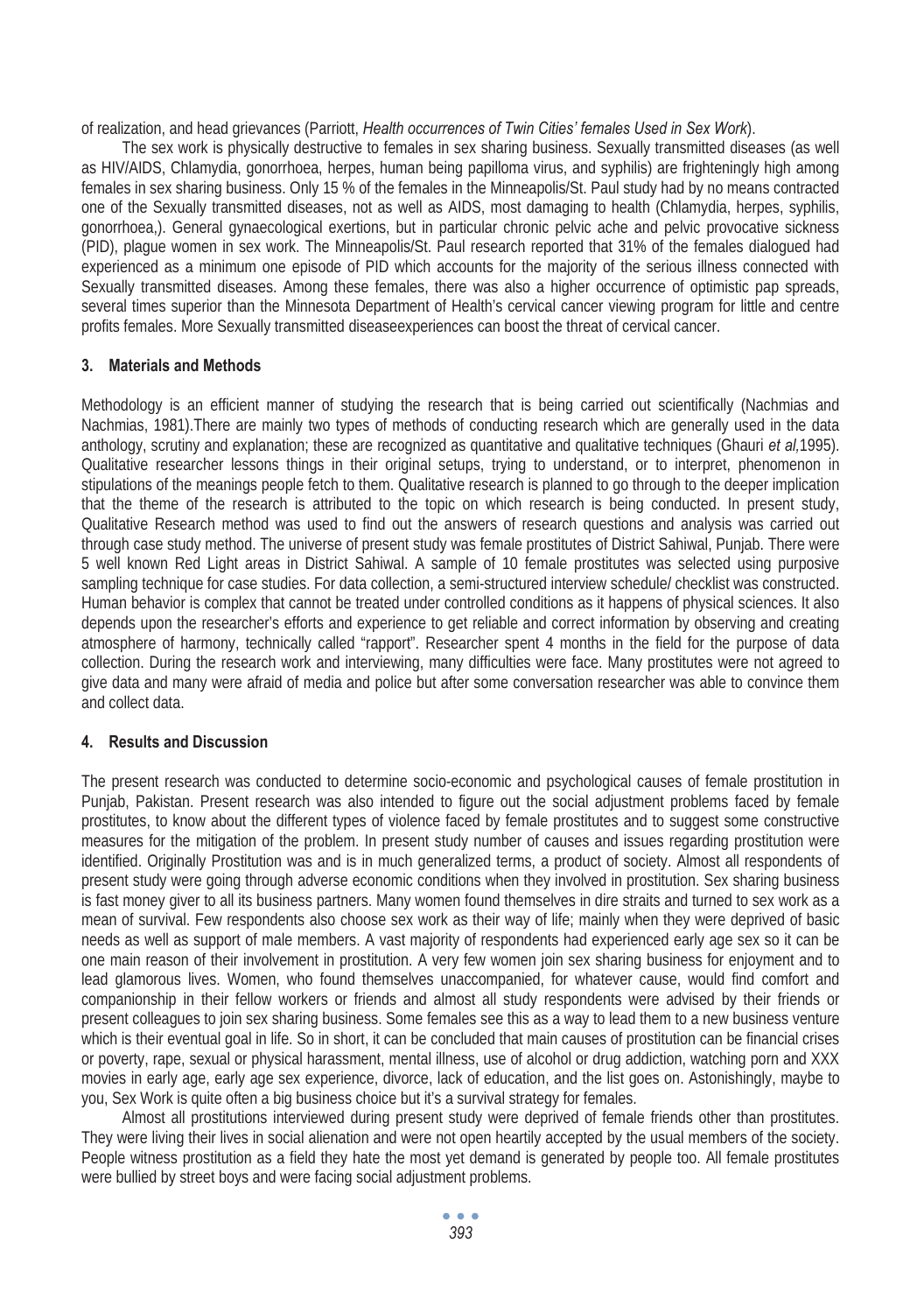Many studies have revealed that prostitution have adverse health impacts both on prostitutes and males who become their partner in sex. In present study, most of the female prostitutes were facing bad health consequences. Some of them had been operated and were then not able to give birth to babies.

Females have to bear uncountable discriminations living in a patriarchal society. Females are considered weak and are violated by males. In present study it was revealed that all prostitutes were harmed by their male buyers or pimps for once or more. They were usually threatened to take unnatural positions and generate sexual voices to entertain their buyers. They had to work extra hours to entertain their pimps.Sex workers do not report generally assaults to the police since they either fear revenge by pimps or consider the police will not initial the matter gravely, or will accuse them for importuning.

Prostitution is a survival strategy for females as described above, no one in present research was found satisfactory by this profession. Most of the prostitutes wanted to leave this profession if they got good job or male support. They were down and out by the bad consequences of sex sharing business.

### **5. Conclusions**

After the analysis of data the researcher was able to find out the socio-economic and psychological causes and draw research conclusions on the basis of analysis. Although prostitution is illegal in Pakistan and any person found involved in selling or buying sex can be convicted by the court yet it is being done in almost all cities of Pakistan most commonly in big cities. In the light of present research it is concluded that main causes of prostitution can be financial crises or poverty, rape, sexual or physical harassment, mental illness, use of alcohol or drug addiction, watching porn and XXX movies in early age, early age sex experience, divorce, lack of education, and the list goes on. Astonishingly, maybe to you, Sex Work is quite often a big business choice but it's a survival strategy for females. Nowadays, males are no more unseen in their function of carrying on sex work and sex trafficking. An extra and all-inclusive analysis of the universal sex buy and sell has carried the "demand" face to the concentration of advocates, scholars, and government officials. The headline is if at hand refusals of demand were, sex work would not survive. "If males, the world above did not require sex, there would surely be no requirement to corral, crack and give in thousands of females and kids to this inhuman practice of prostitution.

The world on the loose has to carry on talking regarding the males those who are the main purchasers. Males are the ones who have to be answerable, to receive liability for their own conduct, and end purchasing and sexually making the most of females and girls. Governmental and non-governmental organizations (NGOs) will have to carry on talking about and acting against these customers and buyers while as well as discovering ways to help females to leave sex work. Society too requires becoming more conscious of the worth of females and girls and in which way the sexualisation of females, particularly, is a side street and growing difficulty and is damaging to females' self-worth and strong growth. It is supposed that by going to the core causes of sex work and trafficking, which are the reasons that constitute the demand, will we finish the sexual mistreatment and exploitation of women and children through sex work and trafficking?

### **6. Suggestions/Recommendations**

In the light of the above conclusions, there are following steps that can help out in minimizing prostitution in Pakistan:

- o Females should be given equal social, economic and political opportunities so that they can easily settle themselves in society and their dependency on males can be finished.
- o Government and Civil Society organizations should target all sides of demand of prostitution. Supply is always generated to cope with demand.
- o Every state in the world has laws prepared regarding trafficking, kidnap, compulsion, physical attack and sexual assault. The needs of the time however, are flourishing actions of persons and unlawful systems that traffic and sell females.
- o As said by sex industry supporters, if females in prostitution are provided with condoms and amalgamation, their issues will be resolved. But study illustrates that females' desire more than condoms and amalgamation, they desire to leave sex work forever.
- o All governments, NGOs, and religious communities should spotlight on plummeting the demand for sufferers of sex trafficking and sex work.
- o Government should expand model policies, laws and bills, and enforcement approaches, including plus penalties, felony-level penalties, and management and hold up for victims.
- o Public awareness campaigns are needed on issues such as sexual mistreatment; the age of contribution;